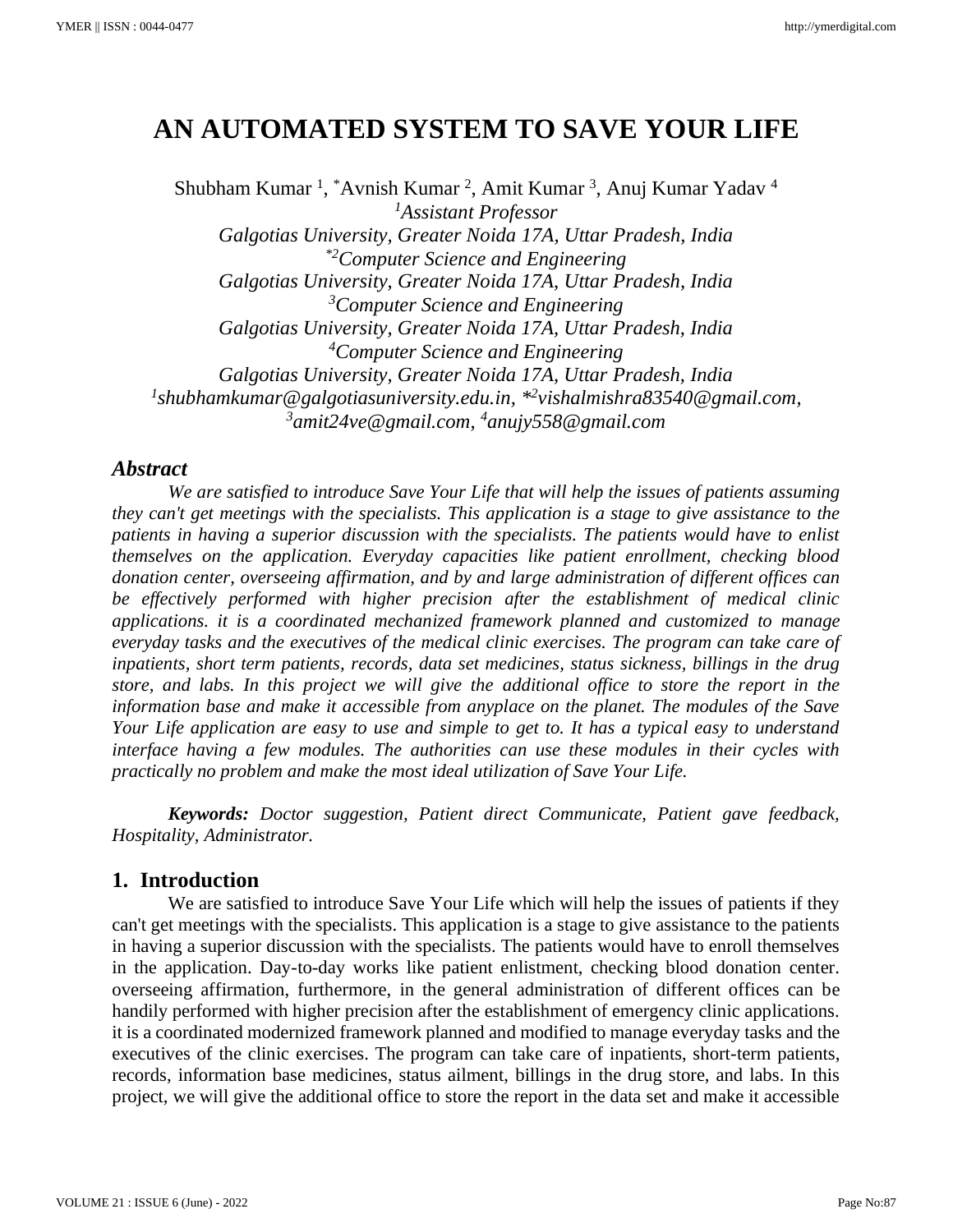from any place on the planet. The modules of the Save Your Life application are easy to use and simple to get to. It has a typical easy-to-use interface having a few modules. The authorities can use these modules in their cycles with practically no problem and make the most ideal utilization of Save Your Life.

# **2. Materials and methods**

# **2.1 Existing System**

Hospital presently utilize a manual framework for the administration and support of basic data. The current framework requires various paper structures, with information stores spread all through the clinic the board foundation. Regular data (on structures) is inadequate or then again doesn't adhere to the executive's guidelines. Structures are regularly lost on the way between divisions requiring a complete examining interaction to guarantee that no crucial data is lost. Various duplicates of similar data exist in the emergency clinic and may prompt irregularities in information in different information stores.

## **2.2 Proposed System**

The Save Your Life is intended for Any Hospital to supplant their existing manual, paper-based framework. The new framework is to control the accompanying data patient data, room accessibility, staff and working room timetables, and patient solicitations. These administrations are to be given in a proficient, financially savvy way, determined to decrease the time and assets at present expected for such errands.

## **2.3 Objective of the System**

Medical clinics right now utilize a manual situation for the administration and upkeep of basic data. The current framework requires various paper structures, with information stores spread all through the emergency clinic the board framework. Frequently data (on structures) is fragmented, or on the other hand, doesn't keep the board guidelines. Structures are frequently lost on the way between divisions requiring a far-reaching reviewing cycle to guarantee that no fundamental data is lost. Various duplicates of similar data exist in the medical clinic and may prompt irregularities in information in different information stores. A huge piece of the activity of any emergency clinic includes obtaining, the executives also, convenient recovery of extraordinary volumes of data. This data commonly includes; patient individual data and clinical history, staff data, room and ward planning, staff planning, working venue booking, and different offices holding up records. All of this data should be overseen in a proficient and cost-wise style with the goal that an establishment's. assets might be really used HMS will computerize the administration of the clinic making it more productive and blunder free. It targets normalizing information, merging information guaranteeing information trustworthiness and diminishing irregularities.

# **2.4 Working**

This application will assist the client with getting to and viewing all his reports from any place on the web. A component of inclination may have sneaked in from the side of the authority talked with. This could likewise have brought about some sort of adjustment of the data unveiled. Through an endeavour was to gather data from the most ideal source in the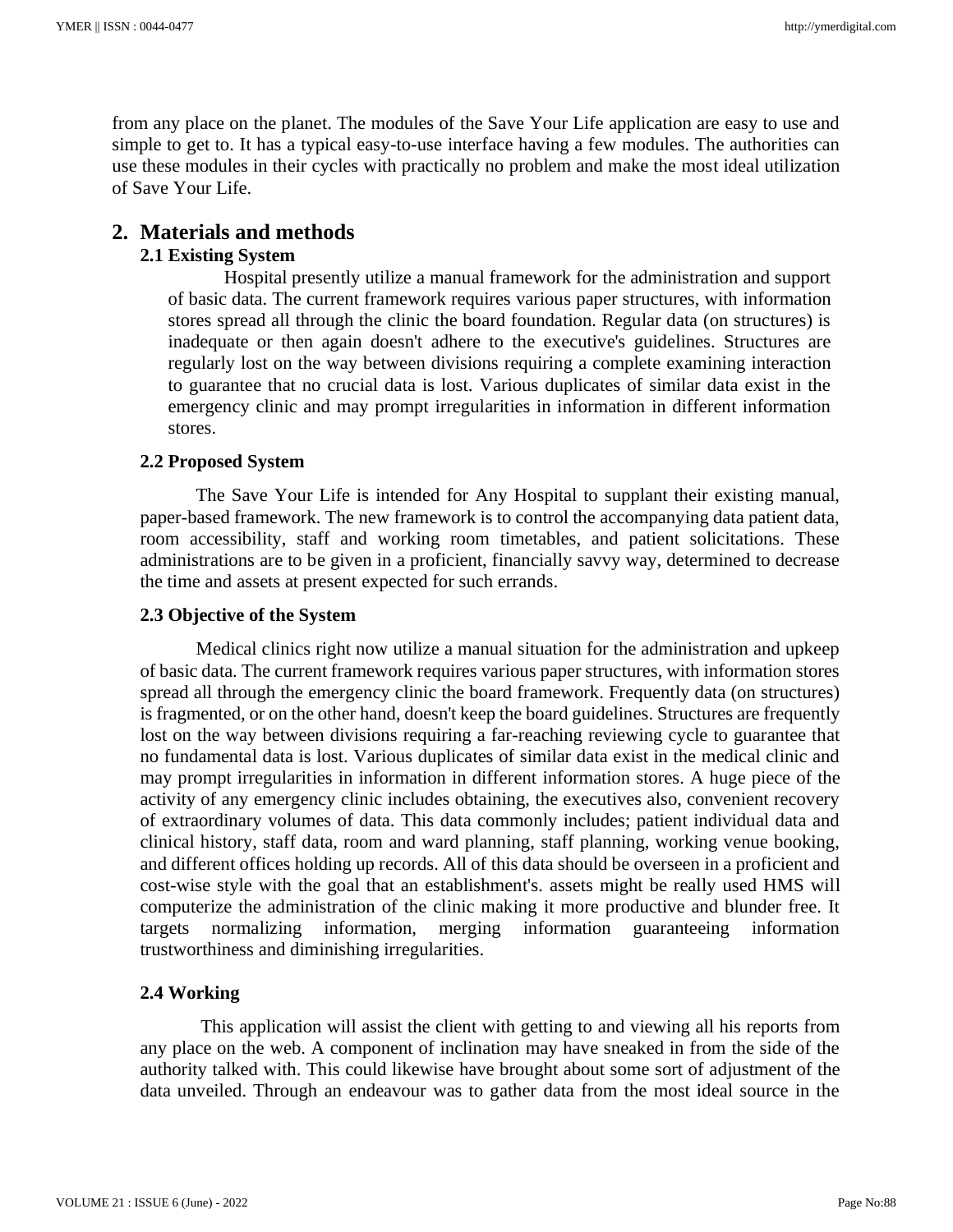organization, it was challenging to meet the high-ranking representatives due to their bustling timetables. The greater part of the investigation and translations, made for this report, depending on auxiliary information acquired. This information could have a few innate mixups furthermore, blunders. At long last, albeit due care has been taken those can be composing and accumulation blunders in the actual report. The undertakings indicated were not clear-cut since nothing was referenced with respect to approvals in the task. we gave the greatest work to really look at the product with different approval tests, a couple of them may be available in this variant.

- Because of restricted time, the accessible study couldn't be embraced for expected 20 purchasers and in this way needed to be restricted to 10.
- Correspondence holes exist among workers and the board, as seniors don't impart issue to subordinates bringing about infringement of mental contract.
- Poor remunerating system(slow)
- Unfortunate working circumstances

The constraints might be numerous and the size of the impact of these restricting variables might have an orientation on the report, yet it, not the slightest bit changes a definitive point of the venture what's more, since it's profoundly USER FRIENDLY, it would be the decision of a wide range of staff.

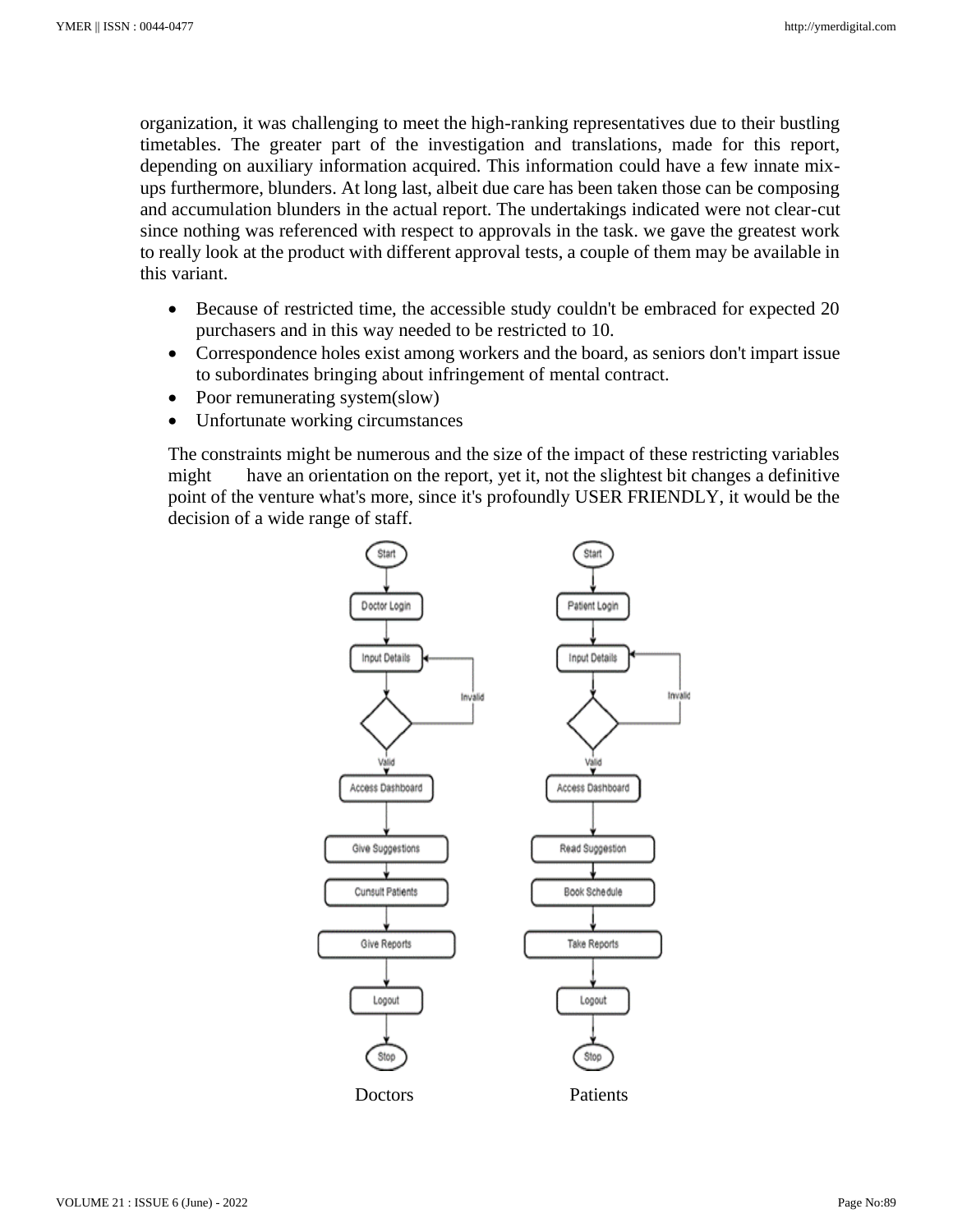# **3. System Development Life Cycle**

The framework life cycle is a hierarchical course of creating and keeping up with frameworks. It helps in laying out a framework project plan since it gives by and large rundown of cycles and sub-processes expected for creating a framework. Framework advancement life cycle implies mix of different exercises. At the end of the day we can say that different exercises set up are alluded as framework advancement life cycle. In the System Analysis and Design wording, the framework advancement life cycle implies programming advancement life cycle.

#### **3.1 Needs**

This paper planned the given proposed framework in the JSP to mechanize the course of everyday exercises of Hospital like Room exercises, Admission of New Patient, Discharge of Patient, assign a Doctor, lastly register the bill and so on, online offices to the numerous clients and so forth.

- a) The total arrangement of rules and strategies connected with Clinic's everyday exercises and creating report is called "SAVE YOUR LIFE".
- b) The accompanying advances that give the itemized data of the need of proposed framework.

#### **3.2 Execution**

During recent many years, the clinic the executives' framework should keep up with manual treatment of all the clinic day to day exercises. To work on the exhibition of the emergency clinic the executive's framework, the automated emergency clinic the board framework is to be embraced. The mechanized medical clinic project is completely electronic and easy to understand even that any of the medical clinic's individuals can see the patient's report and the specialist's report.

#### **3.3 Effectiveness**

The essential need of the venture is proficiency. The venture ought to be proficient so that at whatever point another patient is conceded, and consequently a bed is relegated and furthermore a specialist is appointed to the patient as indicated by the patient's illness. Furthermore, in the event that any persistent is getting released, the bed appointed to him/her ought to naturally free in the PC.

#### **3.4 Control**

The full oversight of the task is under the hands of approved individual who has the secret key to get to this venture and unlawful access shouldn't manage. All the control is under the manager and the other individuals reserve the privileges to simply see the records not to change any exchange or passage.

#### **3.5. Security**

Security is the fundamental measure for the proposed framework. Since unlawful access might ruin the information base and it will influence the medical clinic as well as additionally influences the patient's life. So security must be given in this undertaking.